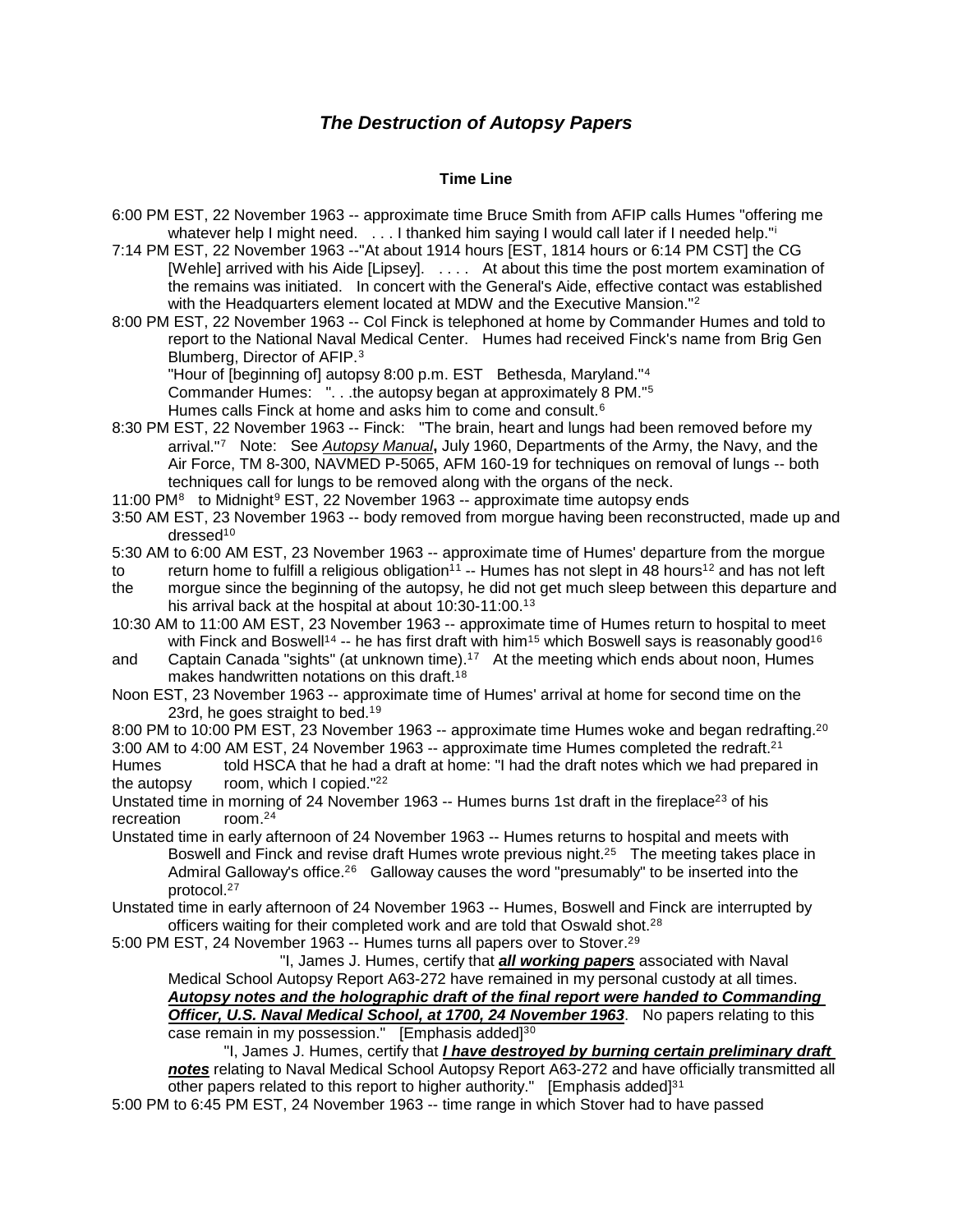#### documents

to Galloway (see 6:45 PM, 24 November). His receipt reads in part:

"All working papers have remained in the continuous personal possession of CDR J. J. HUMES and a certificate to this effect is attached. Certain early draft notes have been destroyed by CDR HUMES by burning, and a certificate to this effect is enclosed. *This first draft was sighted in part by CAPT R. O. Canada, MC USN on 23 November*. The entire report has been sighted by RADM C. B. Galloway, MC, USN, CAPT J. H. STOVER, Jr., MC, USN, the authors, and Mrs. E. Closson, Typist, on 24 November 1963. It is earnestly requested that if the enclosed report becomes part of the public record, or is made otherwise available by appropriate authority, that *facsimile copies be made available to the prosector and his assistants for their* 

**personal professional files**." [Emphasis added]<sup>3[2](#page-8-0)</sup>

6:00 PM EST, 24 November 1963 -- Humes hand carries completed typed protocol to White House and gives to Burkley.<sup>[3](#page-8-1)3</sup>

6:45 PM EST, 24 November 1963 -- Time written on hand drafted receipt written by Burkley on White House stationary stating: "I hereby acknowledge receipt of the original and six copies of the

autopsy report on the body of President John F. Kennedy. Delivered to me by Cdr. James J. Humes, USN, pathologists at USNH Bethesda, Md. who performed the examination. One copy and the original distribution of the original state at USNH draft notes are retained in a sealed envelope in Admiral Galloway [sic] safe at USNH<br>Md." Bethesda,

Unknown time 25 November 1963 -- Galloway issues receipt to Admiral Burkley which reads:

"Transmitted herewith by hand is the sole remaining copy (number eight) of the completed protocol in the case of John F. Kennedy. *Attached are the work papers used by the Prosector and his assistant*."

[Emphasis added]3[4](#page-8-2)

Unknown time 26 November 1963 -- Secret Service issues receipt to Admiral Burkley for "One copy of autopsy report and *notes of the examining doctor* which is described in letter of transmittal Nov. 2[5](#page-8-3), 1963 by Dr. Galloway." [Emphasis added]<sup>35</sup>

6 December 1963 *The Journal of the American Medical Association* credits Humes with saying he returned the X-rays to Burkley on this date. $36$  $36$ 

21 January 1964 -- Lee Rankin tells Warren Commissioners: ". . .we don't have the *minutes of the autopsy*, and *we asked for those* because we wanted to see *what doctor a [sic] said about* 

*something while he was saying it*, to see whether it is supported by the conclusions in the autopsy and so forth . . .<sup>"37</sup> Also see both, Jim Jenkins: ". . . possibly Humes made *recorded* notations . . ."3[8](#page-8-6) and Godfrey McHugh: ". . . the pathologists *recorded* minute notes . . ."3[9](#page-8-7) and compare to recommendations of medical panel regarding oral notes.<sup>4[0](#page-8-8)</sup> Was this autopsy recorded? [All emphasis added]

*Cooper:* . . . Overholser.

*Warren:* Overholser, of course, is not a lawyer.

*Cooper:* No.

*Warren:* He is a doctor. I think those of you in Congress, members of Congress,

certainly know him. He has been the head of the St. Elizabeths Hospital here for many years. *Boggs:* St. Elizabeths Hospital.

*Warren:* Just recently retired and his a very well-recognized, a very competent man, and we felt that we ought to have someone who in, that field who, could advise us on matters concerning the life of Oswald and possibly the life of Ruby also.

*Rankin:* He is on a part-time basis, Dr. Overholser, whenever the Commission or the staff need him.4[1](#page-8-9)

*McCloy:* I think of *an interview between the doctors and Overholser*, let's find out about these wounds, if is just as confusing now as could be. It left my mind muddy as to what really did happen. *Overholser could tell about that*, why didn't they turn the body over, who turned the body over, who were the people up there, and *why did the FBI report come out with something which isn't consistent with the autopsy* when we finally see the autopsy? [Emphasis added]4[2](#page-8-10)

FROM NOTES ON OVERHOLSER: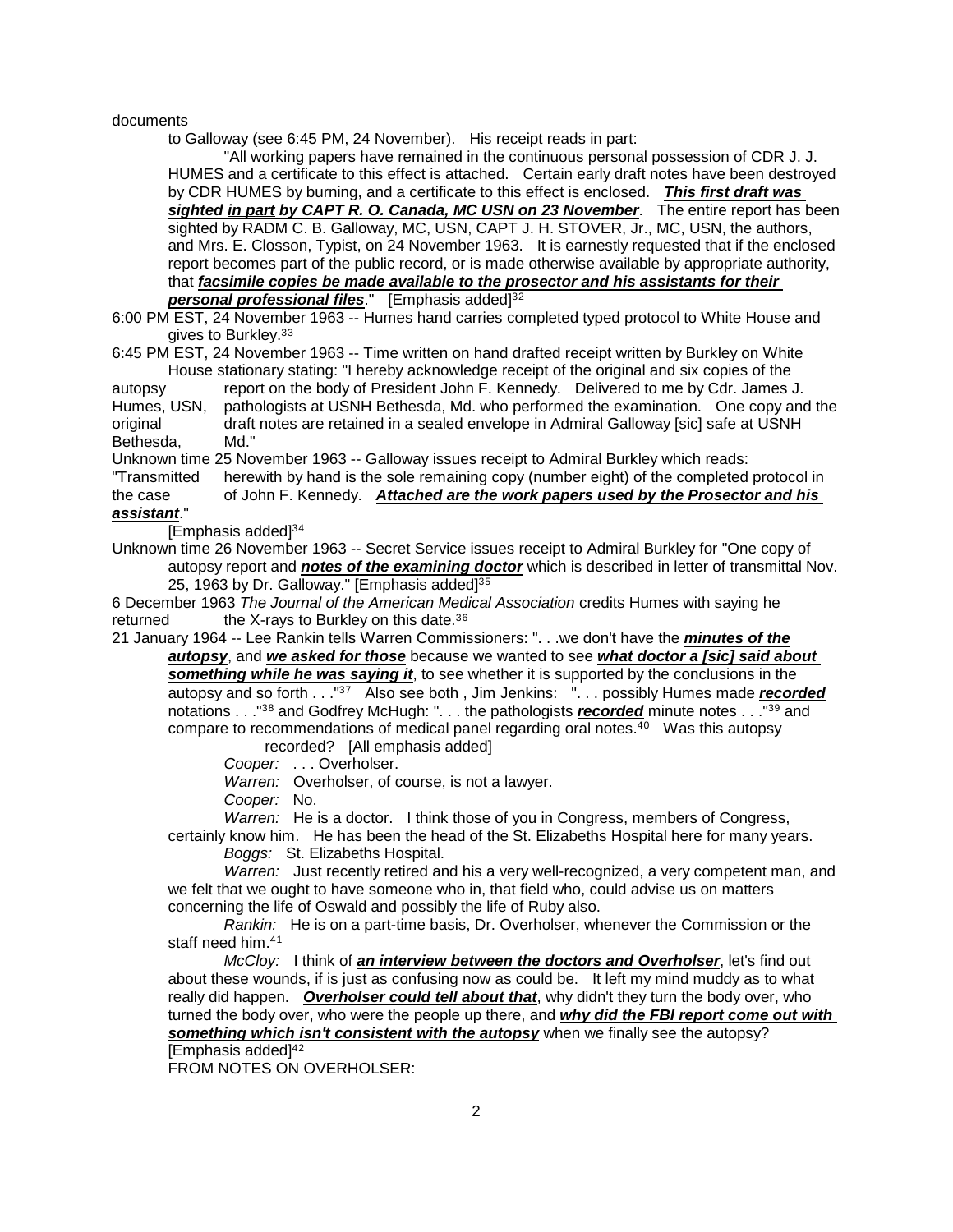Winfred Overholser was a psychiatrist who headed the Washington, DC area mental institution, St. Elizabeths, from 1937 to 1962. St. Elizabeths is a federal institution, and under Overholser pioneered the use of therapeutic agents and techniques which included psychodrama and tranquilizing drugs. Born April 21, 1892, in Worchester, Massachusetts, he graduated *cum laude* from Harvard in 1912 and received his M.D. from Boston University in 1916. After graduating from medical school, he joined the Army where he served in the neuropsychiatric section and received multiple citations. From the Army, Overholser began a distinguished career, affiliated with (to name a few) the Department of Health, Education and Welfare, George Washington University, Boston University, St. Elizabeths Hospital, and many other prominent facilities and government agencies. He was also the recipient of several honorary degrees.<sup>4[3](#page-9-0)</sup>

He figured prominently in two high profile treason cases, Ezra Pound and Col. Frank Schwable. Both of men were either acquitted or had the indictment against them dropped primarily due to Overholser's diagnosis. In the case of Pound, Overholser had him confined to St. Elizabeth's for 13 years, 1945-58.

Overholser headed the OSS's "truth drug" experiments which for the most part were conducted at St. Elizabeths. In search of a perfect "speech-inducing agent," Overholser tested numerous drugs until finally producing a success -- an odorless, colorless, tasteless extract from cannabis that could be surreptitiously placed into food, or injected into a cigarette or cigar. These studies were so secret that they were conducted under the auspices of the Manhattan Project.

16 March 1964

Dr. HUMES. "In the privacy of my own home, early in the morning of Sunday, November 24th, I made a *draft of this report which I later revised*, and of which this represents the revision. *That draft I personally burned in the fireplace of my recreation room.*" [Emphasis added]<sup>[4](#page-9-1)4</sup>

31 October 1966

The brain and autopsy tissue sections are discovered to be missing<sup>4[5](#page-9-2)</sup>

1 November 1966 -- at the request of the DOJ,4[6](#page-9-3) Drs. Humes, Boswell, Ebersole and Mr. Stringer review the autopsy photos and films $47$  $47$ 

4 November 1966 -- Department of Justice Memo from Carl Belcher to file

Carl W. Belcher of the DOJ, who was present during the review on the 1st, contacts Humes at his office to request information about a note Humes brought to the review which was written on "a torn scrap of paper." Humes explained that the notes were made from receipts held in the office "of the Admiral in charge" and pertained "only to the x-ray [sic] pictures and photographic pictures."[48](#page-9-5)

8 November 1966 -- Department of Justice Memo from former Warren Commission counsel W. David Slawson

"Later on Sunday, November 24, Dr. *Humes burned his first rough draft* of the autopsy report . . . " [Emphasis added]<sup>4[9](#page-9-6)</sup>

 ". . . . I checked by telephone with Mr. Marion Johnson of Archives [sic] who told me that he knew of *nothing other than CE 387 and 397 that might be the autopsy report or notes* or drafts related thereto." [Emphasis added]<sup>5[0](#page-9-7)</sup>

22 November 1966 -- Belcher of the DOJ writes a memorandum to the "file" reflecting his concern that Humes brought "notes" to the review on November 1st, and summarizing his interview with Humes on the 4th.5[1](#page-9-8)

25 November 1966 -- *The Baltimore Sun*

. . . an incident took place that has created much controversy. Dr. Humes destroyed "certain preliminary draft notes" by burning them in his fireplace.

*Originals Preserved*

Dr. Boswell said that *all original notes were preserved, as far as he knows, and were turned over to National Archives*. He said *the things that were burned were copies of the protocol as they were revised*.

On November 24, the final protocol was typed up, signed by all three pathologists and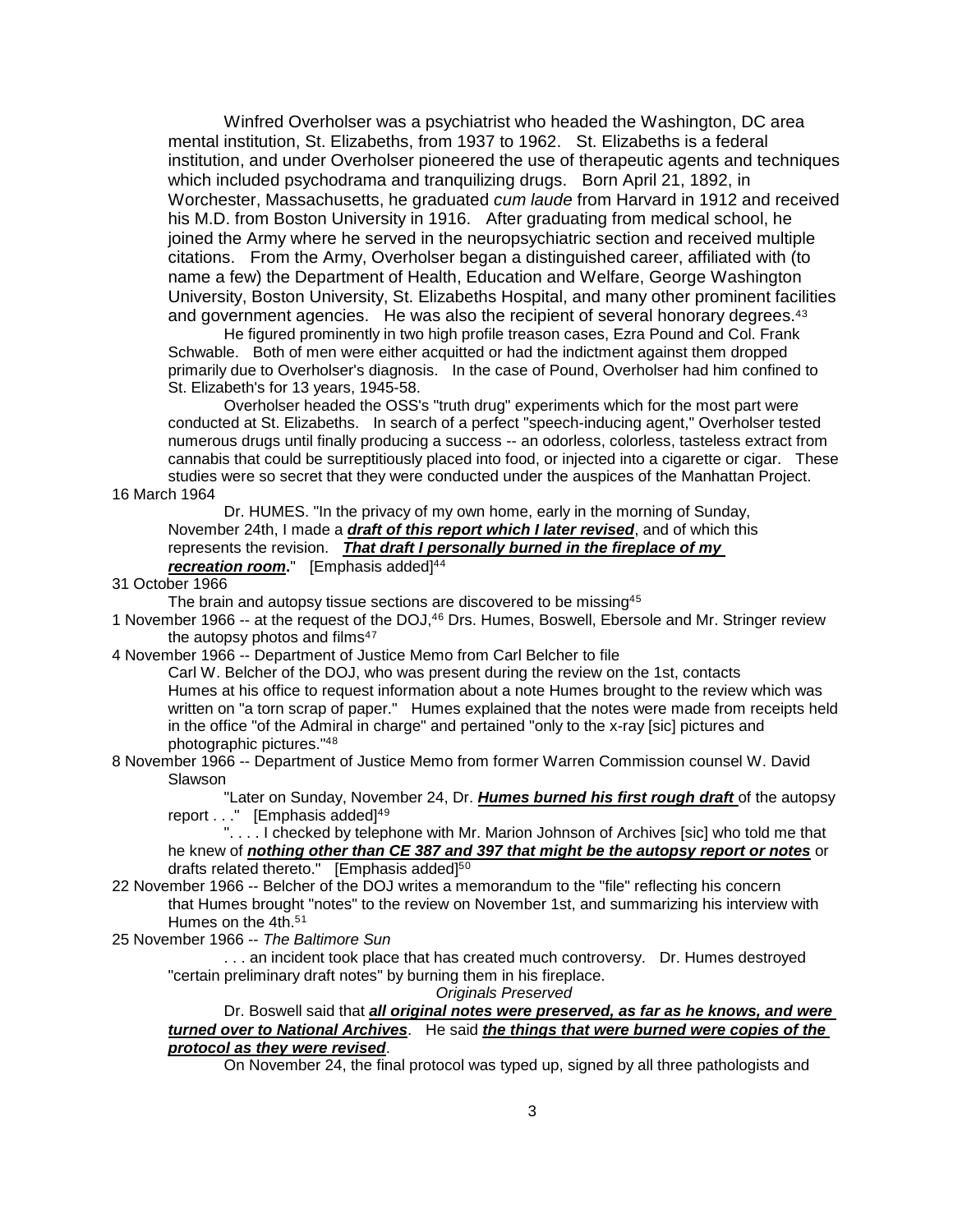handed over to Adm. Burkley, President Kennedy's physician.

Sometime later, an additional report containing microscopic examination data -- but not the specimens of the wound [sic]  $-$  was also submitted." [Emphasis added]<sup>5[2](#page-9-9)</sup>

17January 1967 -- Finck, stationed in Vietnam, receives orders to fly to D.C.5[3](#page-9-10)

20 January 1967 -- Finck arrives in D.C. and reports to the Surgeon General of the Army, Lt. General Heaton. Heaton advises Finck to proceed to the DOJ. Later that day all three pathologists review the autopsy photos and X-rays, and write a statement comparing them to the autopsy report.5[4](#page-9-11) This review was requested by the DOJ.5[5](#page-9-12)

2[6](#page-9-13) January 1967 -- Humes, Boswell and Finck meet to sign the report they drafted on the 20th<sup>56</sup> 17 September 1977

Dr. HUMES. ". . . since it's in the record I want to comment about it some comments that I destroyed, some notes related to this, by burning in the fireplace of my home, and that is true. However, nothing that was destroyed is not present in this write-up."5[7](#page-9-14)

Dr. HUMES. "And here I was, now in the possession of a number of pieces of paper, some of which unavoidably, and in the confusion which I described to you earlier, were stained in part with the blood of our deceased President. And I knew that I would give the record over to some person or persons in authority, and I felt that these pieces of paper were inappropriate to be turned over to anyone, and it was for that reason and for that reason only, that, having transcribed those notes onto the pieces of paper that are before you, I destroyed those pieces of paper. I think I'd do the same thing tomorrow. I had a similar problem, because I felt they would fail into the hands of some sensation seeker."

Dr. BADEN. "Is everything you had on the notes recorded in the holographic document before you, which is kept in the Archives, that you wrote at that time?"

Dr. HUMES. "Correct. Now, there are *corrections and comments and changes of language* in here. I think *I'd have to go through them and with care to see if some of them are substantive or not substantive*, and they are a result of meeting with Dr. Boswell and Dr. Finck on Sunday afternoon in the Naval Medical Center and going over them together. This document then was signed by all three of us, whereas in the part before some minor changes were made maybe they -- some of them *sounded like we'd expressed an opinion*, and we thought maybe that wasn't what should be done." [Emphasis added] $58$  $58$ 

7 September 1978

 Dr. HUMES. "It was decided that three people couldn't write the report simultaneously, so I assumed the responsibility for writing the report, which I began about 11 o'clock in the evening of Saturday, November 23, having wrestled with it for 4 or 5, 6 hours in the afternoon, and worked on it until 3 or 4 o'clock in the morning of Sunday, the 24th. . . . . *I had the draft notes which we had prepared in the autopsy room, which I copied* . . . ."

 Mr. CORNWELL. "I only have one final question. First, however, the notes are no longer in existence; is that correct?"

 Dr. HUMES. "The original notes which were stained with the blood of our late President, I felt, were inappropriate to retain to turn in to anyone in that condition. I felt that people with some peculiar ideas about the value of that type of material, they might fall into their hands. I sat down and word for word copied what I had on fresh paper."

Mr. CORNWELL. "And then destroyed them?"

 Dr. HUMES. "Destroyed the ones that were stained with the President's blood."

 Mr. CORNWELL. "The final question is, you were present throughout the entire embalming operation; is that correct?"

 Dr. HUMES. "I was in the morgue from 7:30 in the evening until 5:30 in the morning. I never left the room." [Emphasis added]<sup>5[9](#page-9-16)</sup>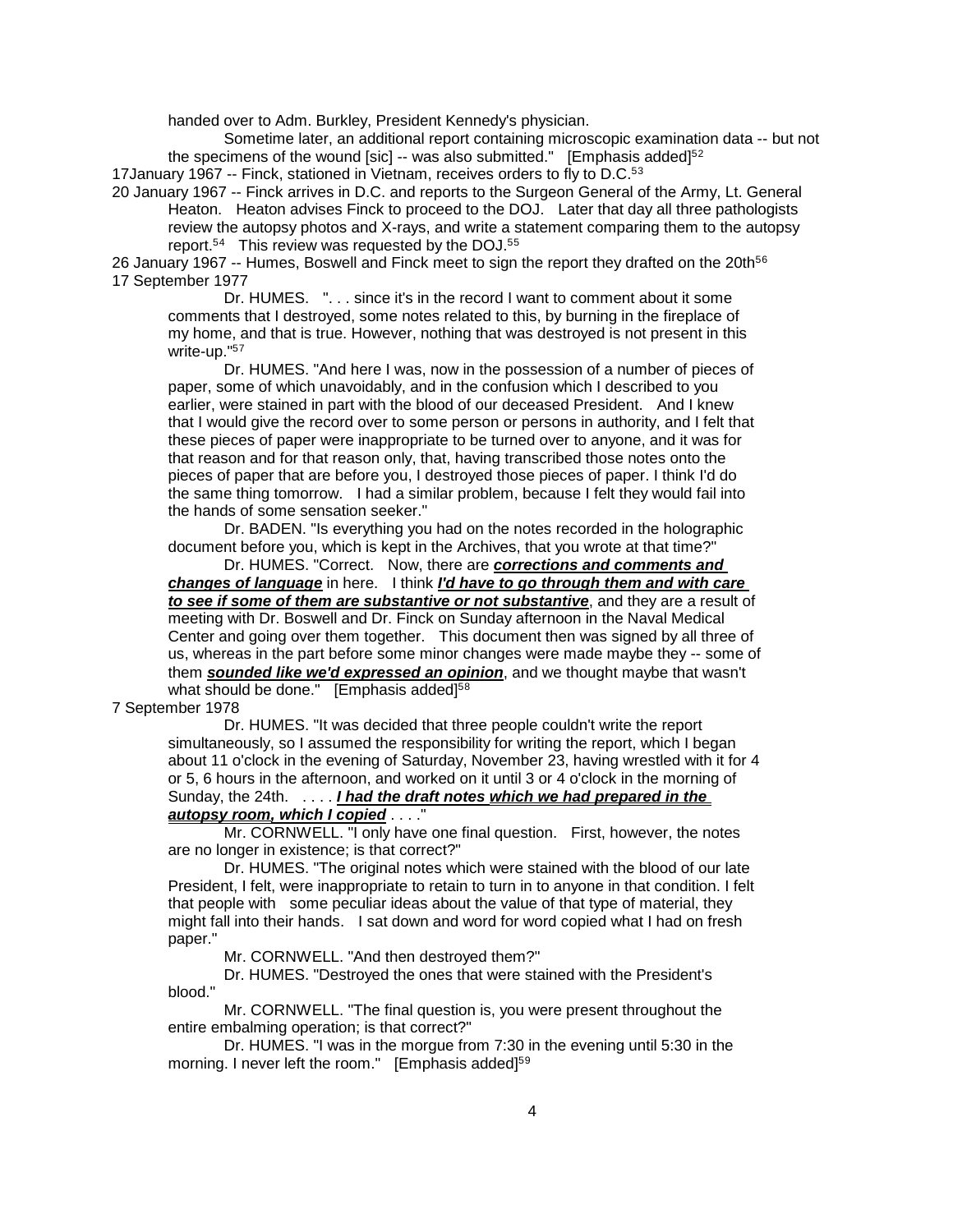*Who Made Autopsy Notes?* (All emphasis added)

**DR. FINCK:** FINCK: FINCK: These drawings [on the face sheet] may have been made by both Dr. Humes and Dr. Boswell."<sup>6[0](#page-9-17)</sup>

". . . I saw Dr. Boswell taking notes. *I saw both Dr. Humes and Dr. Boswell taking notes at the time of autopsy* . . ."

". . . . *both of them* [Humes and Boswell] *made notes during the autopsy*."6[1](#page-9-18)

"During the autopsy I took measurements, but all *my notes were turned over to Dr. Humes, and after the autopsy I also wrote notes***<sup>6[2](#page-9-19)</sup> but the notes I** wrote at the time of autopsy . . . . . . . *had a diagram* . . ."6[3](#page-9-20) *Baden:* "Do you recall how many pieces of paper actually you turned over to Dr. Humes?" *Finck:* "No, I don't remember that." *Baden:* "Was it more than one?" *Fignal*: I don't remember the number of pages, honestly."<sup>6[4](#page-9-2)</sup> *Baden:* "Is this [Boswell's face sheet] what you were referring to as one of the pages of notes you were writing on?"<br>Finck: "I don't know."<sup>65</sup> *Finck:* "I don't know."6[5](#page-9-21)

**DR. BOSWELL:** "... took notes during the autopsy ..."<sup>66</sup>

"The weights [on the face sheet] of the organ [sic] are not written by me. Everything else on here is mine, and this diagram on the back is mine . . ."6[7](#page-9-4)

**DR. HUMES:** "'J' [Boswell] and I *both took down autopsy notes and diagrams*."6[8](#page-9-23)

**CAPTAIN STOVER:** ". . . the doctors were taking notes."6[9](#page-9-24)

**JIM JENKINS:** "Jenkins recalls writing down the weights [on the face sheet]... ."7[0](#page-9-25)

".... possible that Dr. Humes added to the sheet."<sup>7[1](#page-9-26)</sup>

". . . possibly Humes made recorded notations . . . "7[2](#page-9-27)"

**DR. KARNEI:** ". . . Dr. Boswell was actually taking notes. . . . they [undefined] were both working on the diagrams."7[3](#page-9-28)

**GEN. McHUGH:** ". . . the pathologists recorded minute notes . . ."7[4](#page-9-29)

### **Observations**

Certificates suggest three sets of documents being discussed: "draft notes," "working papers," and "autopsy notes/holograph." If so, "draft notes" taken home, revised into "working papers" and then draft notes burned. Then everything else turned in. Actual autopsy notes may have never been removed from hospital. This is supported by time line which suggests that Humes wrote the first draft (or "draft notes") in the morgue between completion of autopsy and his departure at about 6 AM. As he had no sleep, was in need of a brief nap (and probably a shower and a shave) and had to attend the religious function, but was ready with the first draft at time of meeting at about 10:30 AM, this seems the only time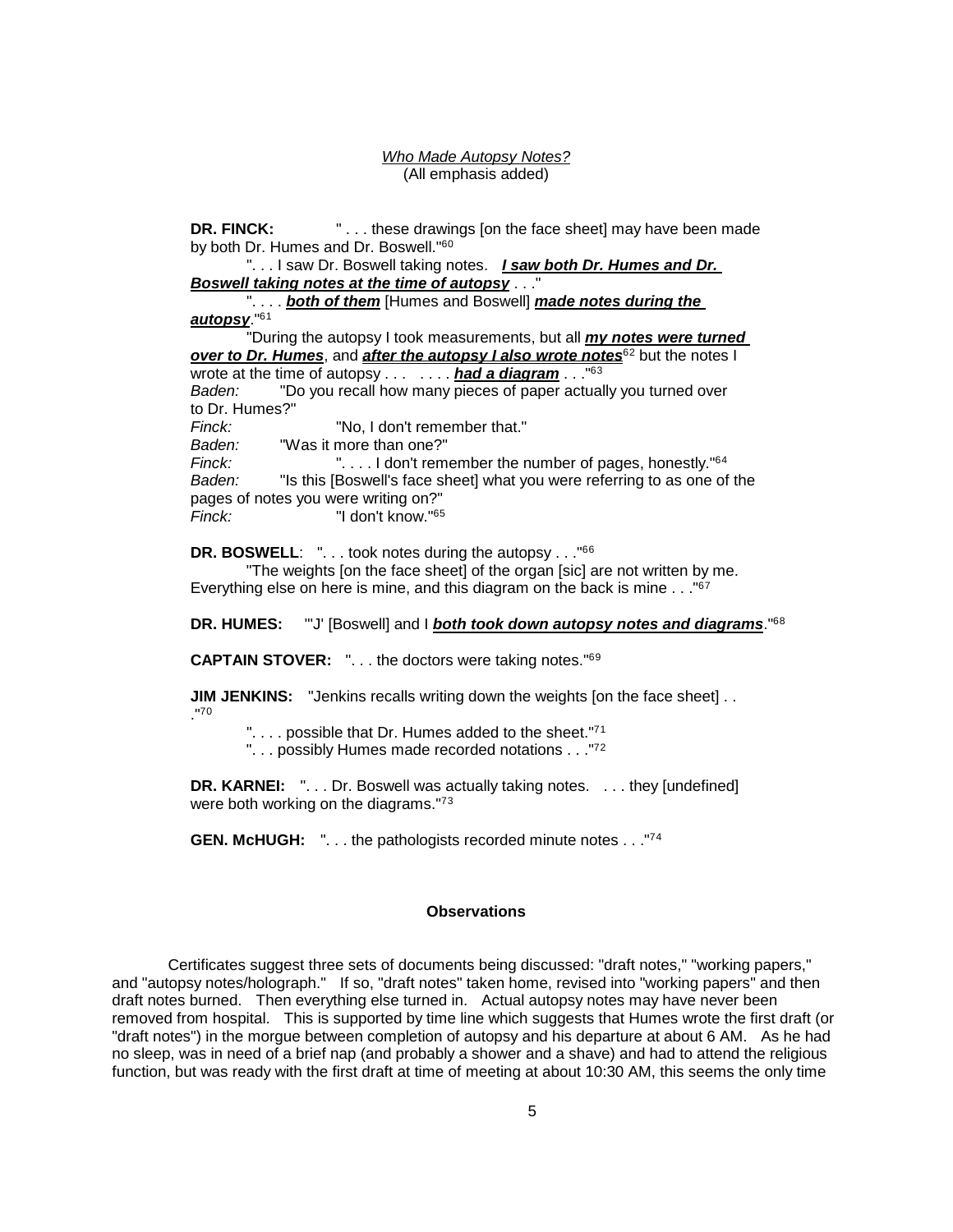available to him. Further this would allow for blood having "unavoidably" gotten on the paper. Boswell's bloody face sheet not a conflict, as the actual autopsy notes are EVIDENCE and hence sacrosanct. Also a very good reason why they shouldn't leave the hospital -- what if lost, stolen, damaged or seen by the press?

Humes' HSCA volume 7 testimony HIGHLY suggestive of discussing a draft: changes in language, expressing an opinion, substantive changes all imply he was discussing a draft which was in part blood stained -- fits with above speculation.

Humes' formal testimony to HSCA (volume 1) says "the draft notes which we had prepared in the autopsy room, which I copied" -- fits with above speculation. His testimony on the destruction of "original notes" has to be confusion -- or he completely reversed himself in the space of a single page and is a FOOL -- that doesn't fit the elegant brilliant man I met. Possible reasons: he got in trouble for removing the first rough draft that Canada "sighted in part" (cited?) and has these notes and that trouble on his mind? he misunderstood? testimony mistranscribed? word omitted by him or transcriber? In support of an error of some kind is that Cornwell could care less if a draft was destroyed, but not notes. Who cares how many drafts, especially when 3 men are contributing? Had to be at least four -- yet this is the only one that's not in the written record which is documented, we know of the others only through testimony. This means there is significance to this "sighted" draft. Could that significance be that Canada documented Humes taking it from the hospital and then destroyed it without benefit of witnesses, leaving its existence uncertain? "No papers relating to this case remain in my possession." Could it be that Humes took it without anyone's knowledge, but it was learned after the fact and then he destroyed it without benefit of witnesses?

## PROBLEMS:

--Where are notes the others wrote?

--Why didn't Finck turn his post-autopsy notes over to the HSCA?

--Not all data from notes is represented in protocol -- example weights from liver, spleen and kidneys from Boswell's face sheet -- how does that relay to others notes?

--Where is the other missing stuff (radiology, histology, serology, toxicology, etc.)? Most important radiology and histology -- both were done. Ditto same for supplemental autopsy . . . also check out Dr. Heinz Kartinschnig, neuropathologist from AFIP -- Boswell says Karnei was there, Karnei says he wasn't . . . could Boswell be remembering someone else who's he's confused with Karnei? Normally AFIP sent someone to observe autopsy on abnormal brains, perhaps similarity in names and ages of Karnei and Kartinschnig could have become blended in Boswell's mind? Also check out Loy T. Brown and "Ewing" - two other radiologists in morgue has to mean -- especially when blended with Finck's weird New Orleans testimony on the X-rays that someone was reading them and hence a report.

#### QUESTIONS:

--Why didn't Finck turn his post-autopsy notes over to the HSCA?

--What was going on in 1966? -- see file on 1966/67 for remainder of DOJ activity, notes from Ramsey Clark, file on missing organic materials (vanished 10/31/*66*), note from Clark prior to 11/1/*66* inventory saying doctors have agreed to say all photos are present (HOW WOULD THEY KNOW UNLESS OLIVIER IS RIGHT AND THEY SAW THEM IN 1964 -- OR THEY SAW THE ONES BOUCK DEVELOPED THAT WEEKEND), also see *The Journal of the American Medical Association*, May 1992, page 2799 where Humes says he returned the X-rays to Burkley on December 6, 1963

--Was Finck requested back from Vietnam by DOJ in 1/67 because of something found -- or not found - at the November 1, 1966 inventory by Humes and Boswell? Organic materials had just disappeared, did the notes too?

--Was Humes reprimanded for the destruction of the "draft notes"?

--What became of notes after they reached the Secret Service? (not part of materials transferred to Archives in 1965 by Secret Service) In 1965 RFK instructed Burkley to move all autopsy materials held by the Secret Service "of which Burkley had knowledge" to the National Archives. Notes are not listed on the inventory, could Burkley have retained them? Perhaps Burkley overlooked them and Secret Service still has them. Try FOIA to Secret Service, if pending one for evidence log book shows nothing. --Where are the notes the others have written?

--Why would the notes the other wrote not be in the record? Oversight? Purposeful suppression?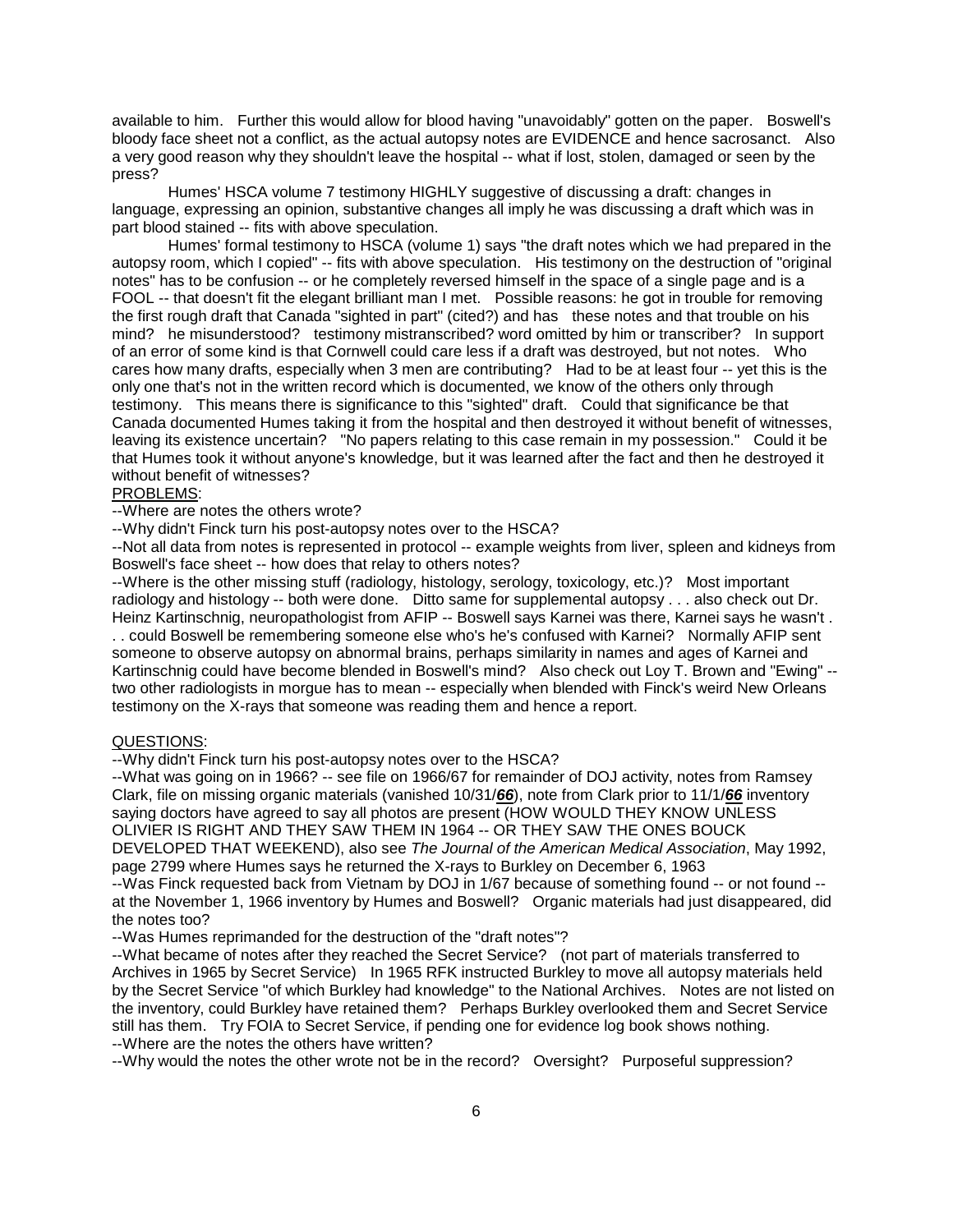Conflicting info? Incriminating info (like the phone calls that Bell, Karnei, Peters, Stringer, and Ebersole mention, or the Department of Navy "communique" that Boswell mentions)? Link to evisceration prior to seeing chest X-rays (and thus their denial of the throat wound?)?

--Why does Humes turn down first request from Bruce Smith of the AFIP in the afternoon to have a forensic pathologist consult, and then call for Finck just as he's about to cut, and then not wait for him? Something in Finck's notes that caused them to be hidden? *Why not wait*?

--If Winfred Overholser talked to them as the January 21, 1964 Commission meeting transcript suggests, where are Overholser's notes? Could they reveal what's going on?

i.*The Journal of the American Medical Association*, May 27, 1992, page 2796

2.MDW Report titled "After Action Report," page 1, from the MDW files held at the Ford Library. The report is unsigned, but the writer believed to be Robert O'Malley

3.Memorandum of Finck to Blumberg dated 1 Feb 65, page 1 of narrative

4.Autopsy report and WR 59

5.2 H 349

6.HSCA Agency File 006165, Memorandum of Finck to Blumberg dated 1 Feb 65, page 1 of narrative

7.HSCA Agency File 006165, Memorandum of Finck to Blumberg 2-1-65, page 1 of narrative; also page 70 of HSCA Agency File 013617

8.2 H 349

9.HSCA Agency File 013617, page 3 of Finck, page 71 of document

10.Report titled "After Action Report," page 2, from the MDW files held at the Ford Library. The report is unsigned, but it is believed based upon the logs of the MDW, that he is Robert M. O'Malley

11.HSCA volume 7, pages 16 and 256-257

12.HSCA volume 7, page 257

13.HSCA volume 1, page 330

14.HSCA volume 7, pages 16 and 256-257

15.HSCA volume 7, pages 16 and 256-257

16.Transmittal memorandum dated 24 November 1963 from Capt. J. H. Stover, Jr., MC, USN to Commanding Officer, National Naval Medical Center. Typed on U.S. Naval Medical Center letterhead

17.HSCA Agency File 002071, page 8, Boswell

18.HSCA volume 7, pages 16 and 256-257

19.HSCA volume 7, page 257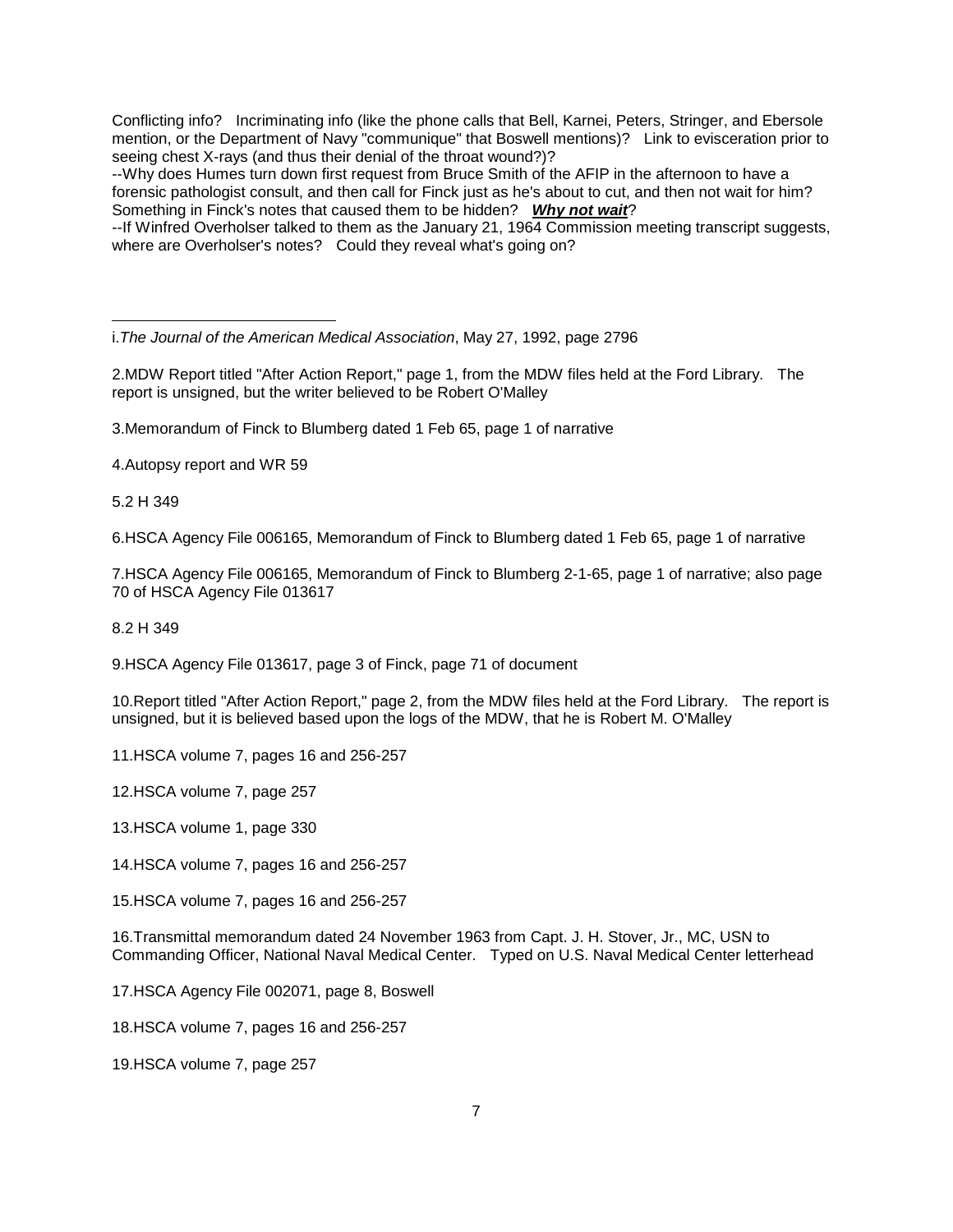<span id="page-7-19"></span>20.HSCA volume 7, page 257

<span id="page-7-20"></span>21.HSCA volume 1, page 330

<span id="page-7-21"></span>22.HSCA volume 1, page 330

<span id="page-7-22"></span>23.Montgomery County, Maryland Records -- Liber, 3077/Folio 322; Lot 18, Block G, 6713 Greyswood Road, Bethesda, Maryland (Humes home at time of assassination). Records show house did have a fireplace.

<span id="page-7-23"></span><span id="page-7-1"></span><span id="page-7-0"></span>24.HSCA volume 7, page 258

<span id="page-7-24"></span>25.HSCA volume 7, page 258

<span id="page-7-25"></span><span id="page-7-2"></span>26.HSCA Agency File 006165, end of fourth page of notes; also HSCA Agency File 002036, page 92

<span id="page-7-26"></span><span id="page-7-3"></span>27.HSCA Agency File 002037, page 4

<span id="page-7-27"></span><span id="page-7-4"></span>28.HSCA volume 7, page 258

<span id="page-7-28"></span><span id="page-7-5"></span>29.17 H 48

<span id="page-7-29"></span><span id="page-7-6"></span>30.17 H 48

<span id="page-7-30"></span><span id="page-7-7"></span>31.CE 387

<span id="page-7-8"></span>32.Memorandum from J. H. Stover, Jr., dated 24 November 1963 to Commanding Officer, National Naval Medical Center. Typed on U.S. Naval Medical School letterhead

<span id="page-7-9"></span>33.HSCA volume 7, page 258

<span id="page-7-10"></span>34.Receipt from Admiral Calvin B. Galloway to Admiral G. Burkley, dated November 25, 1963. Typed on National Naval Medical Center letterhead

<span id="page-7-11"></span>35.Secret Service File CO-2-34030, Protective Research Section, receipt dated November 26, 1963 signed by Robert I. Bouck

<span id="page-7-13"></span><span id="page-7-12"></span>36.*The Journal of the American Medical Association*, May 27, 1992, page 2799

<span id="page-7-14"></span>37.Transcript of meeting of the Warren Commission, January 21, 1964, page 35

<span id="page-7-15"></span>38.HSCA Agency File 002193, page 10, Jenkins

39.HSCA Agency File 009414, page 4, McHugh

<span id="page-7-16"></span>40.HSCA volume 7, pages 187 and 188

<span id="page-7-17"></span>41.Transcript of Tuesday, January 21, 1964 meeting of the Warren Commission, page 5

<span id="page-7-18"></span>42.Transcript of Tuesday, January 21, 1964 meeting of the Warren Commission, page 20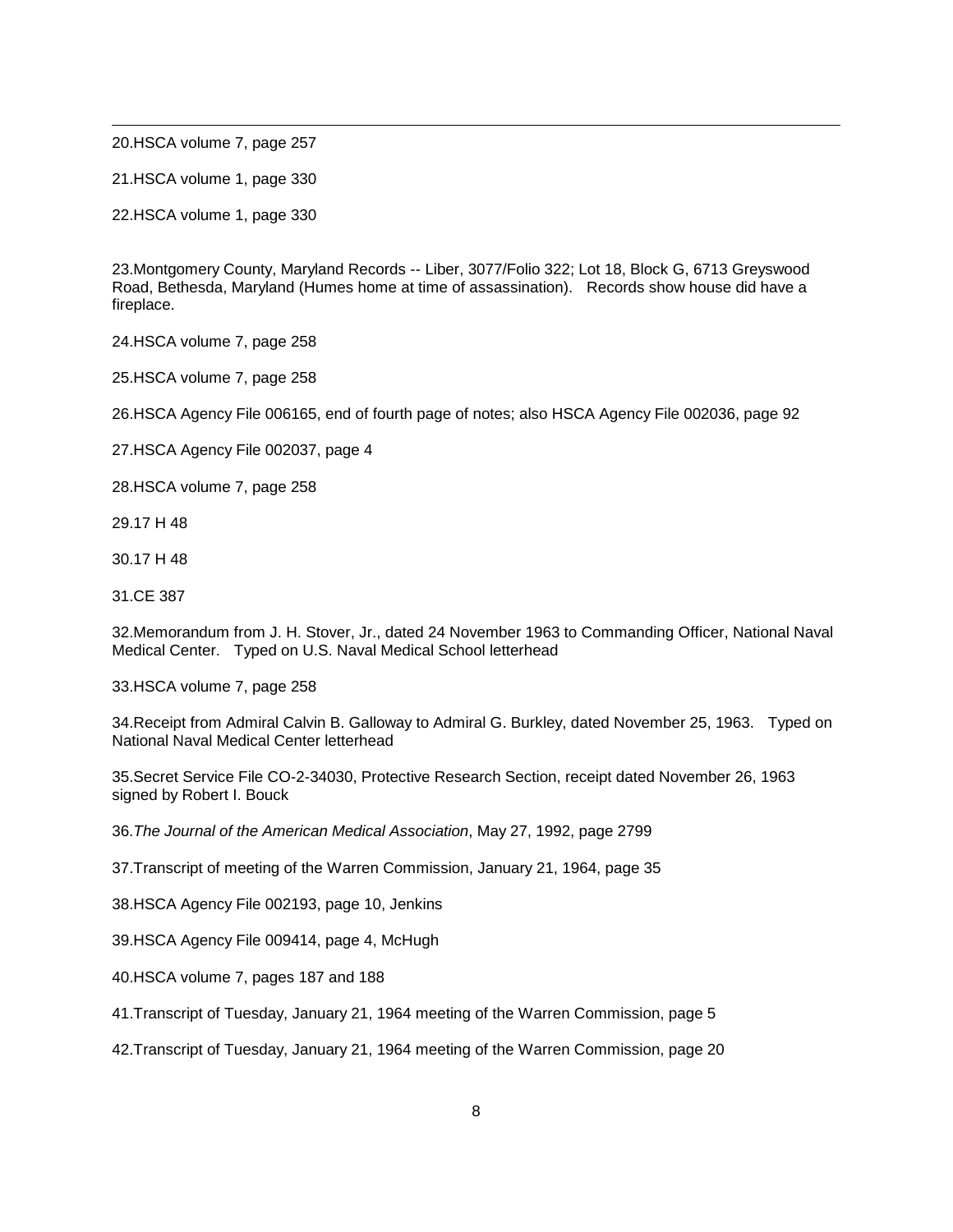43.Marquis. *Who Was Who in America with World Notables*. Volume IV, 1961-68, page 726

44.2 H 373

45.Document titled "Inspection of Materials Relating to the Autopsy of President John F. Kennedy The National Archives," signed November 4, 1966 by Bahmer, Reis, Rhoads, Kahn and Brewster

46.DOJCIVIL 182-10001-10021 dated November 22, 1966, titled "Discussions with Naval Medical Staff Participating in JFK Autopsy," from Carl W. Belcher to file, also see HSCA Agency File Number 002036, page 140, Finck's testimony in New Orleans, 2/24/69, part II

47.Report titled "Report of Inspection by Naval Medical Staff on November 1, 1966 at National Archives of X-rays and Photographs of Autopsy of President John F. Kennedy," signed January 26, 1967

48.DOJCIVIL 182-10001-10021 dated November 22, 1966, titled "Discussions with Naval Medical Staff Participating in JFK Autopsy," from Carl W. Belcher to file

49.Record Number 182-10001-10020 (DOJ Civil) Memorandum dated November 8, 1966 from W. David Slawson to Office of the Attorney General, page 1

50.Record Number 182-10001-10020 (DOJ Civil) Memorandum dated November 8, 1966 from W. David Slawson to the Office of the Attorney General, page 2

51.DOJCIVIL 182-10001-10021 dated November 22, 1966, titled "Discussions with Naval Medical Staff Participating in JFK Autopsy," from Carl W. Belcher to file

<span id="page-8-0"></span>52.*The Baltimore Sun*, November 25, 1966, page 1, by Richard H. Levine, "Pathologist Who Made Examination Defends Commission's Version." Note that in the first sentence it is unclear whether Humes told this to Boswell after Boswell arrived at home (as in a phone call on that date), or if Humes told Boswell that he [Humes] had made this decision after arriving at home. Also note that Levine's attribution that the destruction took place prior to the Saturday morning meeting is not supported by the evidence and is quite likely a misstatement of fact.

<span id="page-8-2"></span><span id="page-8-1"></span>53.HSCA Agency File Number 006165, page 1 of notes titled "Privileged Communication"

<span id="page-8-3"></span>54.HSCA Agency File Number 006165, page 1 of notes titled "Privileged Communication"

55.Untitled or dated report signed by Humes, Boswell and Finck, January 27, 1967, page 1

<span id="page-8-4"></span>56.Untitled or dated report signed by Humes, Boswell and Finck, January 27, 1967

<span id="page-8-5"></span>57.HSCA volume 7, page 257

<span id="page-8-6"></span>58.HSCA volume 7, page 258

<span id="page-8-10"></span><span id="page-8-9"></span><span id="page-8-8"></span><span id="page-8-7"></span>59.HSCA volume 1, page 330

60.HSCA Agency File 002035, page 67, Finck's New Orleans testimony 2/24/69, part I

61.HSCA Agency File 002036, page 96, Finck's New Orleans testimony 2/24/69, part II

62.HSCA Agency File 006139 is the list of materials Finck turned over to the HSCA. Although there are